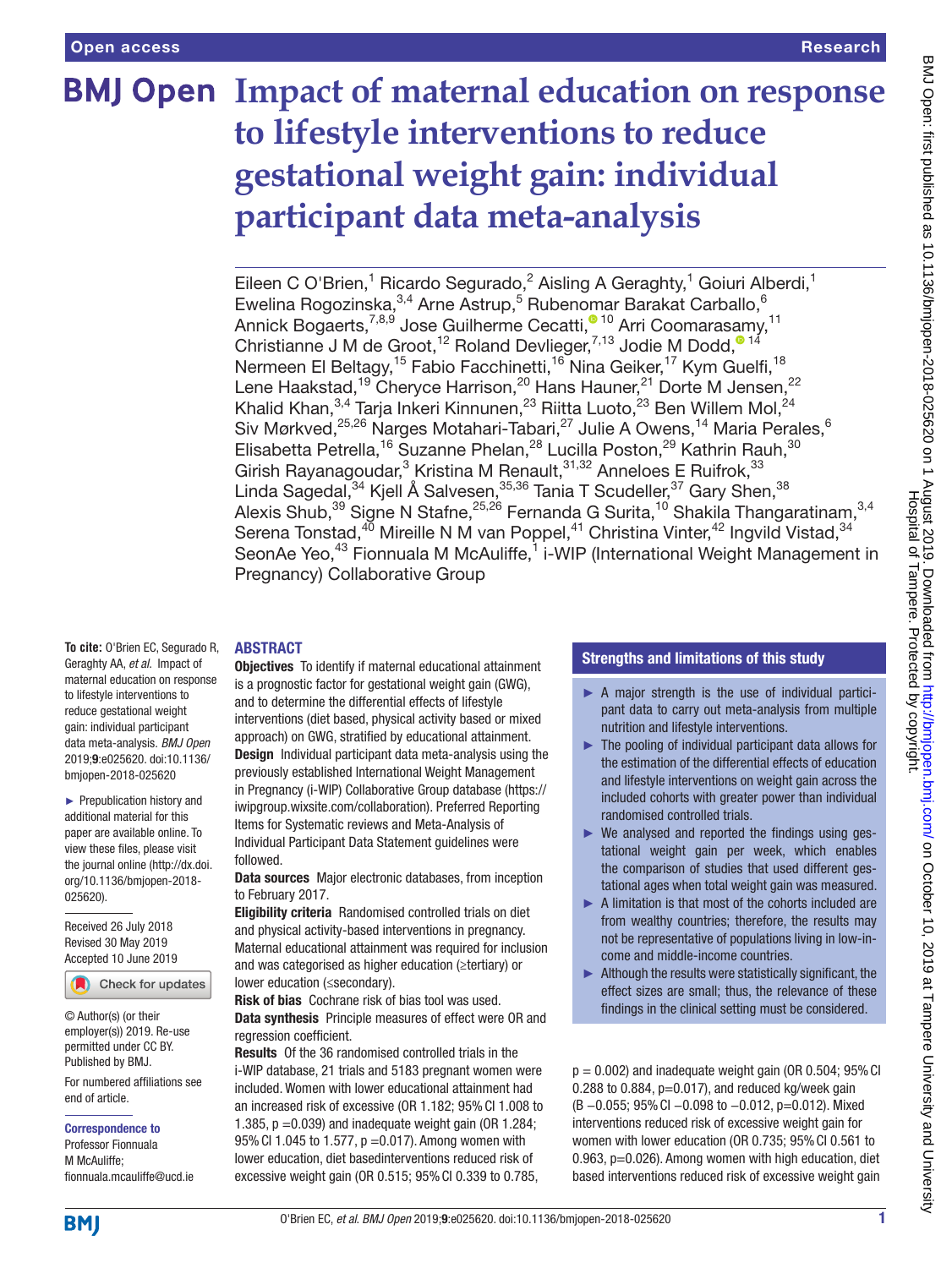(OR 0.609; 95%CI 0.437 to 0.849, p=0.003), and mixed interventions reduced kg/week gain (B -0.053; 95% CI -0.069 to -0.037, p < 0.001). Physical activity based interventions did not impact GWG when stratified by education.

Conclusions Pregnant women with lower education are at an increased risk of excessive and inadequate GWG. Diet based interventions seem the most appropriate choice for these women, and additional support through mixed interventions may also be beneficial.

# **INTRODUCTION**

According to the 2030 Sustainable Development Goals, the global health agenda is calling for improvements in maternal health and nutrition, equal opportunities for education and reduced social, economic and polit-ical inequalities.<sup>[1](#page-9-0)</sup> The current situation is that maternal social, economic and educational backgrounds are key determinants of health and lifestyle behaviours among pregnant women across the world. Pregnancy and birth outcomes are negatively influenced by socioeconomic and deprivation factors. $2-6$  Prevalence of smoking, alcohol consumption and prepregnancy body mass index (BMI) are greater among women of lower socioeconomic status, while diet quality and physical activity participation are less within this group. $\overline{a}$ 

Gestational weight gain (GWG) is also influenced by socioeconomic status, with a recent systematic review finding that those of lower educational attainment are less likely to gain weight within the guidelines' recommended ranges for GWG, as described by the Institute of Medicine (IOM).<sup>[10](#page-10-1)</sup> Excessive GWG increases the risk of adverse maternal and neonatal outcomes, including gestational diabetes, caesarean section, hypertension, large for gestational age and stillbirth, while inadequate GWG is associated with increased risk of small-for-gestational-age infant.[11 12](#page-10-2) Moreover, greater GWG is associated with weight retention postpartum $^{13}$  and elevated BMI up to 15 years post pregnancy, $^{14}$  $^{14}$  $^{14}$  a potential factor exacerbating current global trends of overweight and obesity.<sup>15</sup>

Since GWG outside of suggested guidelines is more prevalent among disadvantaged groups, it would seem wise that support and interventions that enable equitable opportunities to optimise health are prioritised. However, knowledge of the impact of interventions on GWG among women of various socioeconomic position is limited. Pregnancy has been described as a stimulus for positive behaviour change<sup>16</sup> and is a time when women are in regular contact with healthcare professionals.<sup>17</sup> Thus, a lifestyle intervention in pregnancy should, in theory, have a greater impact during this time than any other time in a woman's life. While there are many examples of lifestyle and behaviour interventions in the literature that aim to manage weight gain during pregnancy, $^{18}$  $^{18}$  $^{18}$  few interventions stratify analyses by socioeconomic status.

The International Weight Management in Pregnancy (i-WIP) Individual Patient Data Collaborative Network was established in 2013 to determine the differential effects of weight management interventions in pregnancy

on maternal weight gain and pregnancy outcomes.<sup>19</sup> The collaboration between researchers from 16 countries has resulted in a repository of data from 36 randomised trials with over 60 variables and individual data from more than 12500 pregnant women. The i-WIP found that diet and physical activity-based interventions reduce GWG and lower the odds of caesarean section. $20$  However, subanalysis was not conducted among women of various educational attainments, thus compounding our lack of understanding for the type of pregnancy intervention that has the greatest effect among those of low educational attainment.

This research aims to use individual participant data (IPD) meta-analysis using data from the previously established i-WIP Network to: (1) identify if educational attainment is a prognostic factor for GWG; (2) determine the differential effects of weight management interventions in pregnancy on maternal weight gain, stratified by educational attainment.

# **METHODS**

The checklist outlined in the Preferred Reporting Items for Systematic Reviews and Meta-Analysis of Individual Participant Data (PRISMA-IPD) statement was followed.<sup>[21](#page-10-11)</sup> Full information about the search strategy is available in the i-WIP protocol paper and the i-WIP primary publication.<sup>19 20</sup> In brief, major electronic databases from October 2013 to March 2015 were searched, with updated literature searches completed by the i-WIP team in February 2017 and more recently in June 2018. Given the logistics and resources involved in collating IPD, trials identified in the most recent literature search have not yet been added to the i-WIP dataset. Eligible studies were randomised controlled trials (RCT) that evaluated any dietary or lifestyle interventions with potential to influence maternal and fetal outcomes related to maternal weight.<sup>[19 22](#page-10-9)</sup> The women in the study were required to be ≥18 years of age with a singleton pregnancy and they must have been enrolled to one of the following interventions: diet based, physical activity based, mixed approach (diet, physical activity, GWG monitoring and/ or behaviour change components) or standard care.<sup>[22](#page-10-12)</sup> In total, 11920 studies were identified, of which 36 studies were included (12526 participants).<sup>[19 20 23](#page-10-9)</sup> The flow chart for the identification and selection of studies has been published $^{20}$  (online [supplementary appendix 1\)](https://dx.doi.org/10.1136/bmjopen-2018-025620). A full search strategy from the original i-WIP IPD for one database is presented in online [supplementary appendix 2](https://dx.doi.org/10.1136/bmjopen-2018-025620). All individual trials included in this IPD meta-analysis had ethical approval from relevant ethical committees.

# IPD integrity and risk-of-bias assessment

The i-WIP Network performed a range of checks on the variables used during the analysis.

The randomisation ratio, baseline characteristics and method of analysis provided by the original authors to the i-WIP Network were compared with the published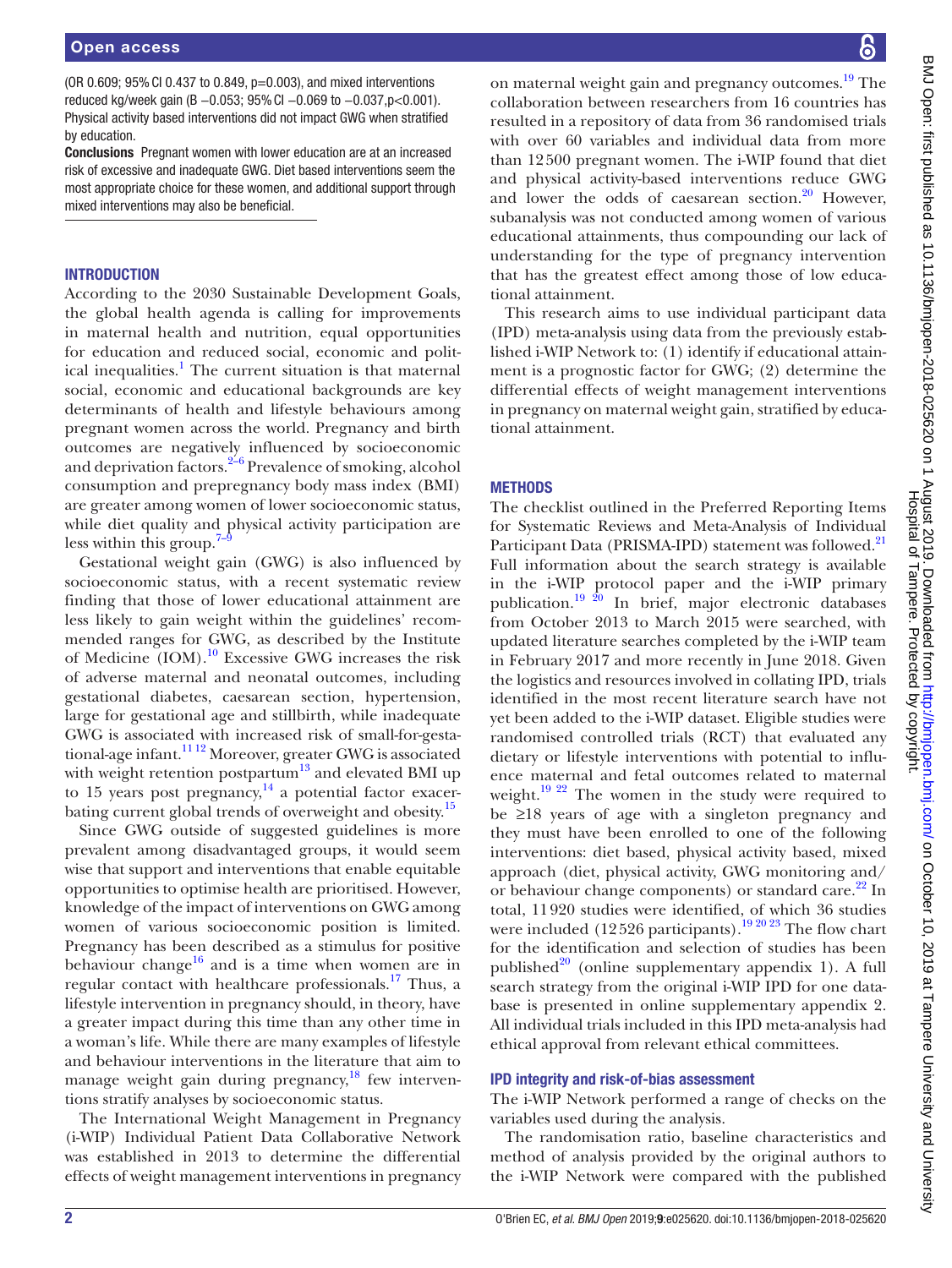information. Any discrepancies were queried and rectified as necessary with input from the original authors. As per the protocol, the i-WIP Network assessed the quality of each trial to evaluate the integrity of the randomisation and follow-up procedure. The Cochrane risk-of-bias tool was used and studies were classified as high risk of bias if they scored highly in at least one of following domains: randomisation, allocation concealment, blinding of outcome assessment or incomplete outcome data. To be classified as low risk of bias, all items must have scored as low risk. In terms of publication bias, a funnel plot was created to assess the small study effects on trials in the IPD meta-analysis of educational attainment and GWG per week (online [supplementary figure S1\)](https://dx.doi.org/10.1136/bmjopen-2018-025620).

#### Data items and specification of outcomes

The i-WIP protocol prespecified that socioeconomic status would be evaluated as a potential prognostic variable for GWG, as secondary analysis to the i-WIP project.<sup>19</sup> The exposure variable was maternal educational attainment, as this was the most commonly used measure of socioeconomic status among studies in the i-WIP network. It has also been reported as a stable measure of individual socioeconomic status.[24](#page-10-13) Educational attainment was classified as less than or equal to secondary education (including no education, less than primary, completed primary, some secondary or completed secondary education), or tertiary education (including vocational training, some university, bachelor degree, postgraduate degree or higher).

Intervention type was classified as diet based, physical activity based or mixed approach (diet, physical activity, GWG monitoring and/or behaviour change components) $^{22}$  and participants were either exposed to the intervention or to standard care.

The primary outcome was maternal weight gain in pregnancy. The outcome was examined using two methods: according to the IOM 2009 guidelines<sup>25</sup>; and GWG per week as a continuous variable. To calculate GWG, data were required for the following variables: baseline gestational age, final follow-up gestational age, prepregnancy or early pregnancy weight, final follow-up weight and height. The method described in online [supplementary](https://dx.doi.org/10.1136/bmjopen-2018-025620) [appendix 3](https://dx.doi.org/10.1136/bmjopen-2018-025620) was used to calculate GWG per week.

#### Specification of effect measures

The principle measures of effect were OR (for analysis according to the IOM guidelines) and regression coefficient (for analysis of GWG as a continuous variable).

To assess the magnitude of study variability in the outcomes, we calculated an intraclass correlation coefficient (ICC) from the fitted models, interpretable as an index of heterogeneity such as the  $I^2$ . The intraclass correlation coefficient for the study  $(ICC_{\text{study}})$  relates to the proportion of variability due to cohort-to-cohort variation, and the intraclass correlation coefficient for the intervention (ICC<sub>intervention</sub>) relates to the proportion of variability in the intervention treatment effect. In the

logistic models for categorical GWG, the residual variance was replaced by  $\sigma^2/3$ .

## Synthesis methods

For comparisons of characteristics across education groups, we used independent sample t-tests for continuous data and  $\chi^2$  tests for categorical data. For the categorical outcomes of inadequate, adequate and excessive GWG, we used generalised linear mixed models: a multinomial logistic regression with a generalised logit link function. For the continuous outcomes of GWG (kg/ week), we used a linear mixed model with an identity link function, assuming the outcome was approximately normally distributed. The models analysing the effect of education included random effects for each cohort. Random effects were specified for both the intercept and the slope of the intervention effect, allowing them to be correlated. The between-study variance in each effect was calculated by the ICC. Separate models were created for educational attainment strata to analyse the effect of each intervention type, as fixed effects. Linear mixed models were adjusted for factors known to influence GWG (BMI, maternal age, parity, ethnicity), in addition to the main effects and interaction of education and the interventions. In model 1, we adjusted for prepregnancy maternal BMI (continuous GWG model only). In model 2, we adjusted for prepregnancy maternal BMI (continuous GWG model only), maternal age, parity and ethnicity. As the IOM category definitions are linked to prepregnancy BMI category, this outcome intrinsically 'adjusts' for maternal BMI; we can consider model 1 as 'unadjusted', and model 2 as an 'adjusted' model. All statistical analyses were performed using IBM SPSS Statistics for Windows, V.24.0 (IBM).

# Exploration of variation in effects

While controlling for between-study variation in outcomes and intervention effects as random effects, we explored the influence of educational attainment on the intervention effects as prespecified fixed main effects and an interaction term. Tertiary education and the control (non-intervention) condition were set as the reference levels, and results for IOM categories used the adequate weight gain category as the reference outcome group.

#### Additional analyses

We proceeded with our model building in a stepwise fashion, aiming at a prespecified target of fixed effects as above, and both random intercept and intervention effects. A stepwise approach is often pragmatic in developing a mixed-effect model as small study size and uncertain variance/covariance structure can lead to models failing to converge. We therefore combined the addition of random and fixed effects to a model in the following stages: (1) empty model including no fixed predictors, only a random intercept; (2) education and intervention main effects and interaction added to the model, and controlling for prepregnancy maternal BMI (model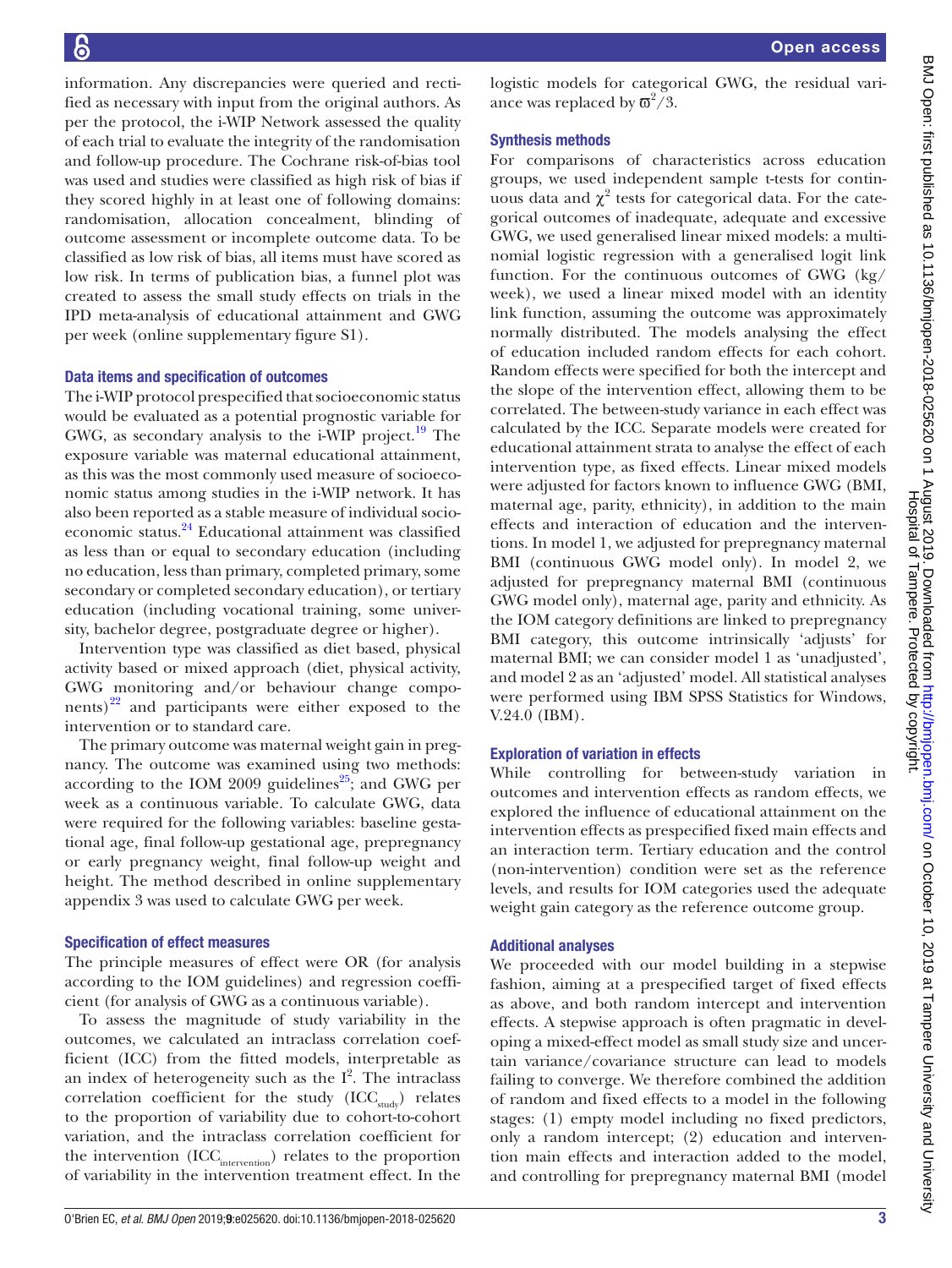<span id="page-3-0"></span>Table 1 Participant exclusion criteria for individual participant data

|                                                          | <b>Excluded</b> | Remaining |
|----------------------------------------------------------|-----------------|-----------|
| <b>Reason for exclusion</b>                              | N               | Ν         |
| <b>Full dataset</b>                                      |                 | 12240     |
| Data missing: baseline<br>gestational age                | 2611            | 9629      |
| Data missing: final follow-up<br>gestational age         | 2309            | 7320      |
| Data missing: maternal<br>educational attainment         | 1878            | 5442      |
| Multiple pregnancy                                       | 17              | 5425      |
| Less than 18 years of age                                | 75              | 5350      |
| Data missing: prepregnancy and<br>early pregnancy weight | 1               | 5349      |
| Data missing: final follow-up<br>weight                  | 137             | 5212      |
| Data missing: height (for<br>prepregnancy BMI)           | 29              | 5183      |
| BMI, body mass index.                                    |                 |           |

1); (3) random effect of intervention was explored to account for potential population or intrinsic variability in the effect of the interventions on GWG; (4) additional potential confounders were added as individual-level fixed effects to either model 2 or 3: maternal age, parity and ethnicity (model 2). Our strategy was to remove fixed interaction effects or random effects if not statistically significant, or if model fitting became problematic. Furthermore, within each study, independent sample t-tests were carried out to explore the differences in weight gain per week by education level.

#### Patient involvement

No patients were involved in the design of this study. However, we plan to share and disseminate the findings with one of the parent participant involvement groups (the ROLO (Randomised contol trial of low glycaemic index diet to prevent the recurrence of macrosomia) Families Advisory Committee).

#### **RESULTS**

# Protocol, IPD obtained and study characteristics

The PRISMA-IPD checklist is included as a online [supple](https://dx.doi.org/10.1136/bmjopen-2018-025620)[mentary file](https://dx.doi.org/10.1136/bmjopen-2018-025620). The original i-WIP IPD dataset contained 12240 participants from 36 studies. Participants were excluded if they were missing data relating to the main outcomes or met the exclusion criteria ([table](#page-3-0) 1).

In total, 7057 women were excluded from the analysis, while 5183 remained. Participants that met the inclusion criteria were enrolled to 21  $\text{RCTs}$ .<sup>26–46</sup> The study characteristics, methods used to measure GWG, intervention details and outcome measures of the eligible trials are summarised in online [supplementary table S1.](https://dx.doi.org/10.1136/bmjopen-2018-025620)

# IPD integrity and risk-of-bias assessment

No issues were identified in the integrity of the IPD. The global classification of risk of bias classified 12 studies as high risk and 9 as low/medium risk (online [supplemen](https://dx.doi.org/10.1136/bmjopen-2018-025620)[tary table S2](https://dx.doi.org/10.1136/bmjopen-2018-025620)). In terms of publication bias, the funnel plot (online [supplementary figure S1](https://dx.doi.org/10.1136/bmjopen-2018-025620)) demonstrated an even distribution of effect estimates and SE, indicating low bias in publications.

#### Results of individual studies

For the majority of studies, we did not observe a significant difference in GWG/week (kg) between participants in the intervention and control, split by educational attainment (online [supplementary table S3](https://dx.doi.org/10.1136/bmjopen-2018-025620)). Within four of the studies, $28 \frac{34 \times 41}{45}$  women with tertiary education enrolled to the intervention had significantly less weight gain/week. One study found that women with secondary education or less enrolled to the intervention had significantly less weight gain/week. $46$  The forest plot (online [supplementary figure S2](https://dx.doi.org/10.1136/bmjopen-2018-025620)) demonstrates the results of individual studies for the IPD meta-analysis of low educational attainment and GWG per week, controlling for BMI and intervention. A comparison of maternal characteristics among women included and excluded in the IPD meta-analysis (online [supplementary table S4](https://dx.doi.org/10.1136/bmjopen-2018-025620)) demonstrated some differences across the populations.

# Results of syntheses

Of the 5183 participants in this analysis, 1910 (36.9%) had, at most, completed secondary education, while 3273  $(63.1\%)$  had achieved at least some tertiary education. Within the secondary education group, 931 (48.8%) were enrolled to the control arm, and 653 (34.2%), 186 (9.7%) and 140 (7.3%) were enrolled to the intervention arm of mixed, diet and physical activity trials, respectively. Within the tertiary education group, 1531 (46.8%) were enrolled to the control arm of their respective RCT, while 1023 (31.2%), 323 (9.9%) and 396 (12.1%) were enrolled to the intervention arm of mixed, diet and physical activity trials, respectively.

Compared with women with tertiary education, women with lower education levels had significantly higher early pregnancy weight and prepregnancy BMI, and were significantly shorter in height [\(table](#page-4-0) 2). Fewer women with tertiary education had a BMI> $30 \text{ kg/m}^2$ , compared with women in the secondary education group (26.8% vs 46.3%, p<0.001). Women within the tertiary education group were older, had lower parity and were more likely to be of Caucasian ethnicity compared with those with lower education.

Mean±SDGWG per week and percentage of participants within each of the IOM categories, stratified by educational attainment and BMI category are shown in [table](#page-5-0) 3. [Figure](#page-5-1) 1 displays GWG (kg/week), according to prepregnancy BMI, intervention and educational attainment.

The unadjusted linear mixed models found that women with lower educational attainment gained significantly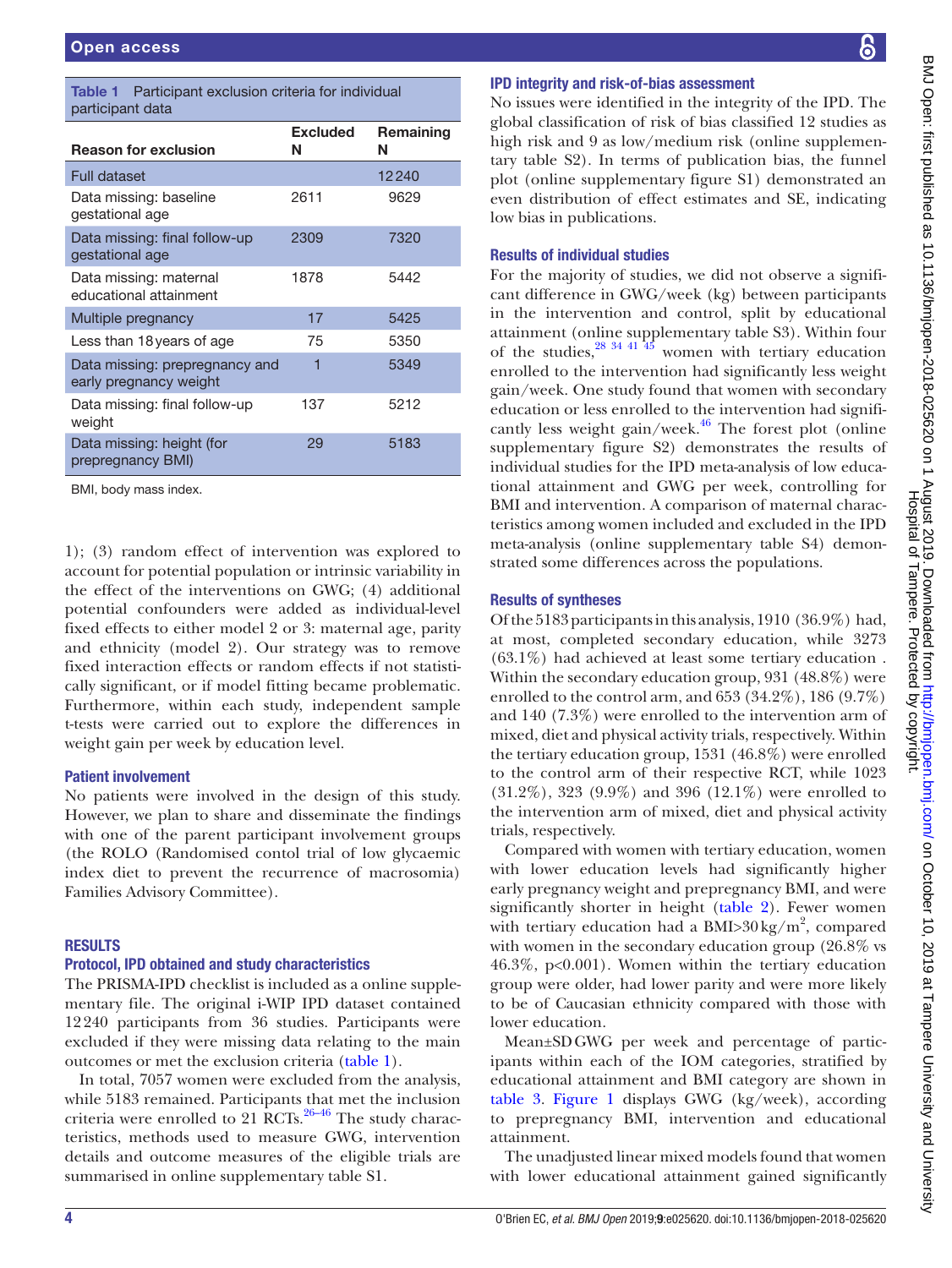<span id="page-4-0"></span>

| <b>Table 2</b> Participant characteristics in the total group, and split by education category |              |                  |      |                   |      |                         |          |
|------------------------------------------------------------------------------------------------|--------------|------------------|------|-------------------|------|-------------------------|----------|
|                                                                                                | <b>Total</b> |                  |      | Lower education   |      | <b>Higher education</b> |          |
|                                                                                                | ${\sf N}$    |                  | N    |                   | N    |                         | P value* |
| Early pregnancy weight<br>(kg)                                                                 | 5183         | 78.60 (18.56)    | 1910 | 82.51 (20.26)     | 3273 | 76.31 (17.08)           | < 0.001  |
| Prepregnancy weight<br>(kg)                                                                    | 5183         | 76.06 (18.74)    | 1712 | 79.61 (20.37)     | 3176 | 73.17 (16.96)           | < 0.001  |
| Height (cm)+                                                                                   | 5183         | 166.07 (7.03)    | 1910 | 164.76 (7.17)     | 3273 | 166.84 (6.84)           | < 0.001  |
| Prepregnancy BMI (kg/<br>$m^2$ )†                                                              | 5183         | 27.57 (6.55)     | 1910 | 29.45 (7.08)      | 3273 | 26.47 (5.95)            | < 0.001  |
| Underweight‡                                                                                   | 5183         | 77(1.5)          | 1910 | 32(1.6)           | 3273 | 46(1.4)                 | < 0.001  |
| Normal weight‡                                                                                 |              | 2274 (43.9)      |      | 603 (31.5)        |      | 1672 (51.1)             |          |
| Overweight#                                                                                    |              | 1073 (20.7)      |      | 393 (20.5)        |      | 681 (20.8)              |          |
| Obese‡                                                                                         |              | 1763 (34.0)      |      | 886 (46.3)        |      | 878 (26.8)              |          |
| Gestational age (weeks)                                                                        |              |                  |      |                   |      |                         |          |
| <b>Baseline</b>                                                                                | 5183         | 14.5 (4.0-32.0)  | 1910 | 13.9 (4.0-32.0)   | 3273 | 14.8 (4.0-32.0)         | < 0.001  |
| Final follow-up§                                                                               | 5183         | 36.6 (24.0-44.0) | 1910 | 36.6 (27.0-44.0)  | 3273 | $36.5(24 - 43.0)$       | 0.196    |
| Delivery§                                                                                      | 5172         | 39.7 (26.0-44.0) | 1907 | 39.50 (27.0-44.0) | 3265 | 39.75 (26.0-43.0)       | < 0.001  |
| Infant birth weight (g)t                                                                       | 5164         | 3531.73 (547.90) | 1908 | 3476.55 (559.43)  | 3256 | 3564.06 (538.49)        | < 0.001  |
| Maternal age (years) <sup>+</sup>                                                              | 5183         | 29.90 (4.97)     | 1910 | 28.50 (5.51)      | 3273 | 30.72 (4.43)            | < 0.001  |
| Parity†                                                                                        | 5135         | 0.73(1.05)       | 1884 | 0.93(1.20)        | 3251 | 0.62(0.93)              | < 0.001  |
| Ethnicity                                                                                      |              |                  |      |                   |      |                         |          |
| Caucasian <sup>‡</sup>                                                                         | 3719         | 3291 (63.5)      | 1203 | 954 (49.9)        | 2516 | 2338 (71.4)             | < 0.001  |
| Asian‡                                                                                         |              | 84 (1.6)         |      | 25(1.3)           |      | 60(1.8)                 |          |
| Black <sup>+</sup>                                                                             |              | 123(2.4)         |      | 71(3.7)           |      | 53(1.6)                 |          |
| Central/South<br>American‡                                                                     |              | 88 (1.7)         |      | 76 (3.9)          |      | 13(0.4)                 |          |
| Middle East (including<br>Iran and Turkey)‡                                                    |              | 63(1.2)          |      | 45(2.3)           |      | 19(0.5)                 |          |
| Other <sup>+</sup>                                                                             |              | 76 (1.4)         |      | 38(1.9)           |      | 39(1.2)                 |          |
| Missing‡                                                                                       |              | 1465 (28.2)      |      | 708 (37.0)        |      | 758 (23.1)              |          |

Lower education: secondary education or less. Higher education: at least some tertiary education.

Underweight: <18.5 kg/m<sup>2</sup>; normal, 18.5–24.9 kg/m<sup>2</sup>; obese, ≥30 kg/m<sup>2</sup>; overweight, 25.0–29.9 kg/m<sup>2</sup>.

\*P value: analysis of variance and  $\chi^2$ .

†Data are presented as mean (SD).

‡Data are presented as n (%).

§Data are presented as mean (range of minimum and maximum).

BMI, body mass index.

more weight per week (kg) compared with those with tertiary education (B=0.014); however, this association was not significant when the model was adjusted for maternal age, parity and ethnicity [\(table](#page-6-0) 4a). The ICC  $_{\rm study}$  was  $0.1\%$ and ICC<sub>intervention</sub> was 0.0%. Women of lower educational attainment had an increased risk of both excessive (OR 1.182) and inadequate (OR 1.284) GWG as per the IOM guidelines, controlling for intervention, maternal age, parity, ethnicity, with random effects [\(table](#page-6-0) 4b). The ICC calculations for model 2 of [table](#page-6-0) 4b were low; excessive weight gain: ICC $_{\text{study}}$  8.1% and ICC $_{\text{intervention}}$  0.4%; inadequate weight gain:  $\mathrm{ICC}_{\text{study}}$   $5.0\%$  and  $\mathrm{ICC}_{\text{intervention}}$   $0.7\%.$ 

The intervention-by-education interaction effects were not statistically significant, and for ease of interpretation,

these were removed; thus, we present results for models stratified by education.

Among those of lower educational attainment, a significant reduction in weight gain per week (kg) was observed for both diet based interventions (B=−0.055) and mixed interventions (B=−0.044), compared with those in the control arms, [table](#page-7-0) 5a. No significant effect was observed for physical activity asedalone interventions. Women with tertiary education enrolled to mixed interventions gained significantly less GWG per week (kg)  $(B=-0.053)$ , than those in the control arms. Neither diet-alone nor physical activity based interventions had significant effects on weight gain per week (kg) for women with tertiary education. The adjusted models (model 2) included BMI,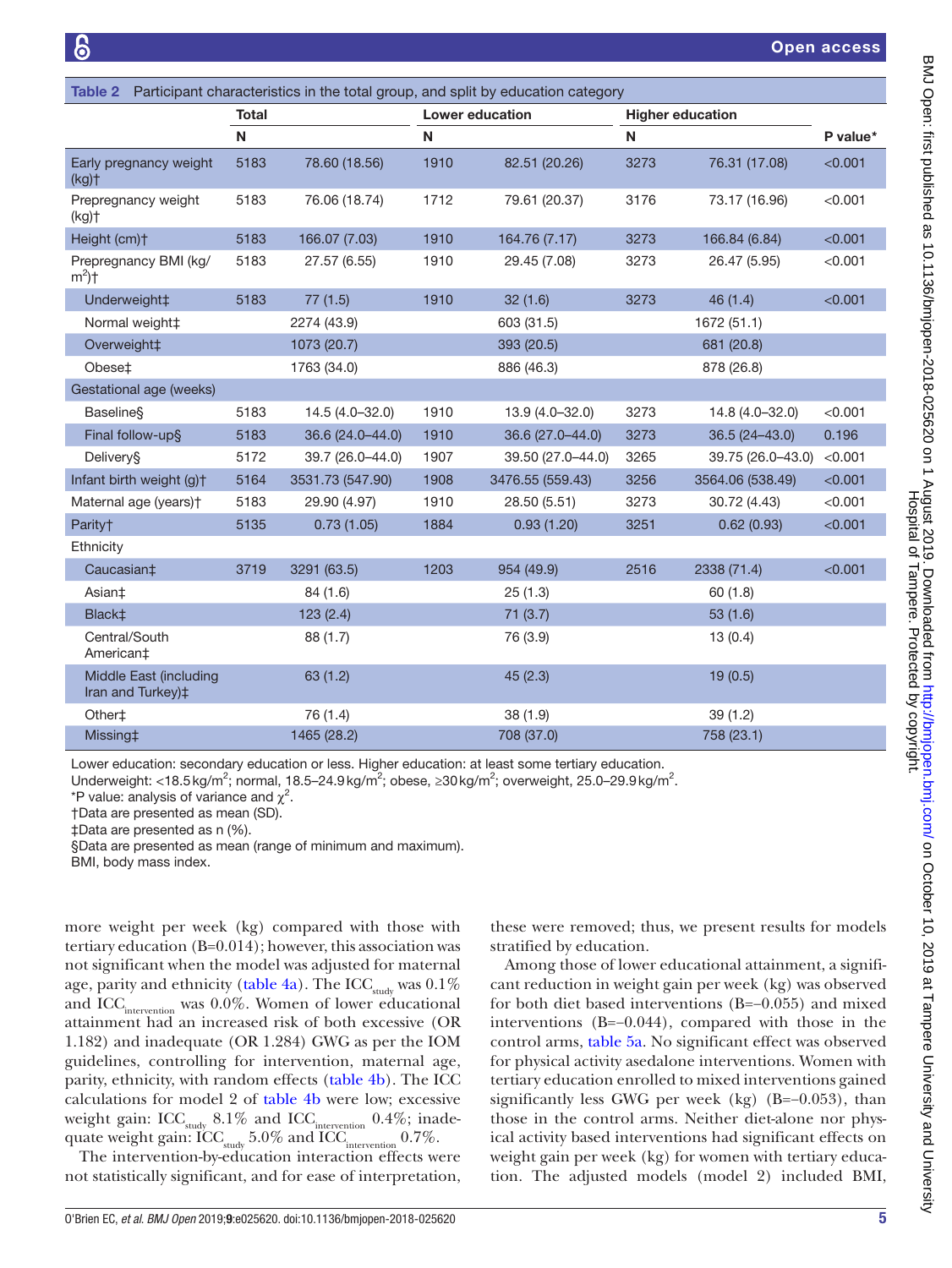၆

<span id="page-5-0"></span>Table 3 Gestational weight gain (GWG) per week (kg/week), and per Institute of Medicine (IOM) guidelines, body mass index (BMI) category and education

|                  |                     |      | <b>GWG/week</b><br>(kg)                |                                              |                        | Trimesters 2 and 3 GWG/week (kg), and per IOM guidelines |                 |
|------------------|---------------------|------|----------------------------------------|----------------------------------------------|------------------------|----------------------------------------------------------|-----------------|
|                  | <b>BMI</b> category | N    | <b>Total GWG/</b><br>week<br>Mean (SD) | $T2$ and $3$<br><b>GWG/week</b><br>Mean (SD) | Inadequate,<br>$n$ (%) | Adequate, n<br>$(\% )$                                   | Excess, $n$ $%$ |
| All participants | Total               | 5183 | 0.45(0.22)                             | 0.46(0.22)                                   | 836 (16.1%)            | 1224 (23.6%)                                             | 3123 (60.3%)    |
|                  | Underweight         | 76   | 0.50(0.16)                             | 0.51(0.16)                                   | 23 (30.3%)             | 34 (44.7%)                                               | 19 (25.0%)      |
|                  | Normal weight       | 2273 | 0.51(0.28)                             | 0.51(0.18)                                   | 347 (15.3%)            | 778 (34.2%)                                              | 1148 (50.5%)    |
|                  | Overweight          | 1072 | 0.48(0.22)                             | 0.49(0.22)                                   | 113 (10.5%)            | 128 (11.9%)                                              | 831 (77.5%)     |
|                  | Obese               | 1762 | 0.35(0.23)                             | 0.36(0.24)                                   | 353 (20.0%)            | 284 (16.1%)                                              | 1125 (63.8%)    |
| Lower education  | Total               | 1910 | 0.42(0.24)                             | 0.43(0.25)                                   | 363 (19.0%)            | 401 (21.0%)                                              | 1146 (60.0%)    |
|                  | Underweight         | 31   | 0.55(0.20)                             | 0.56(0.20)                                   | 7 (22.6%)              | 11 (35.5%)                                               | 13 (41.9%)      |
|                  | Normal weight       | 602  | 0.51(0.20)                             | 0.52(0.21)                                   | 108 (17.9%)            | 184 (30.6%)                                              | 310 (51.5%)     |
|                  | Overweight          | 392  | 0.46(0.24)                             | 0.47(0.24)                                   | 55 (14.0%)             | 59 (15.1%)                                               | 278 (70.9%)     |
|                  | Obese               | 885  | 0.34(0.24)                             | 0.35(0.25)                                   | 193 (21.8%)            | 147 (16.6%)                                              | 545 (61.6%)     |
| Higher education | Total               | 3273 | 0.46(0.20)                             | 0.47(0.21)                                   | 473 (14.5%)            | 823 (25.1%)                                              | 1977 (60.4%)    |
|                  | Underweight         | 45   | 0.46(0.10)                             | 0.47(0.11)                                   | 16 (35.6%)             | 23 (51.1%)                                               | 6(13.3%)        |
|                  | Normal weight       | 1671 | 0.50(0.17)                             | 0.51(0.17)                                   | 239 (14.3%)            | 594 (35.5%)                                              | 838 (50.1%)     |
|                  | Overweight          | 680  | 0.49(0.20)                             | 0.50(0.20)                                   | 58 (8.5%)              | 69 (10.1%)                                               | 553 (81.3%)     |
|                  | Obese               | 877  | 0.35(0.23)                             | 0.37(0.24)                                   | 160 (18.2%)            | 137 (15.6%)                                              | 580 (66.1%)     |

Lower education: secondary education or less. Higher education: at least some tertiary education.

Underweight: <18.5 kg/m<sup>2</sup>; normal, 18.5–24.9 kg/m<sup>2</sup>; obese, ≥30 kg/m<sup>2</sup>; overweight, 25.0–29.9 kg/m<sup>2</sup>.

maternal age, parity and ethnicity as confounders, with fixed effects.

Women with lower education were significantly less likely to exceed the IOM guidelines for weight gain per week if they were enrolled to diet based interventions (OR 0.515) or mixed interventions (OR 0.735), compared with those in the control arms, [table](#page-7-0) 5b. These women also had a reduced risk of inadequate weight gain per week if they were enrolled to a diet based intervention (OR 0.504). Women with tertiary education enrolled to dietary interventions were less likely to exceed IOM guidelines (OR 0.609); however, those enrolled to mixed interventions were at an increased risk of inadequate weight gain per week (OR 1.411), compared with those in the control



<span id="page-5-1"></span>Figure 1 Gestational weight gain (GWG) (kg/week), stratified by prepregnancy body mass index (BMI), intervention and educational attainment.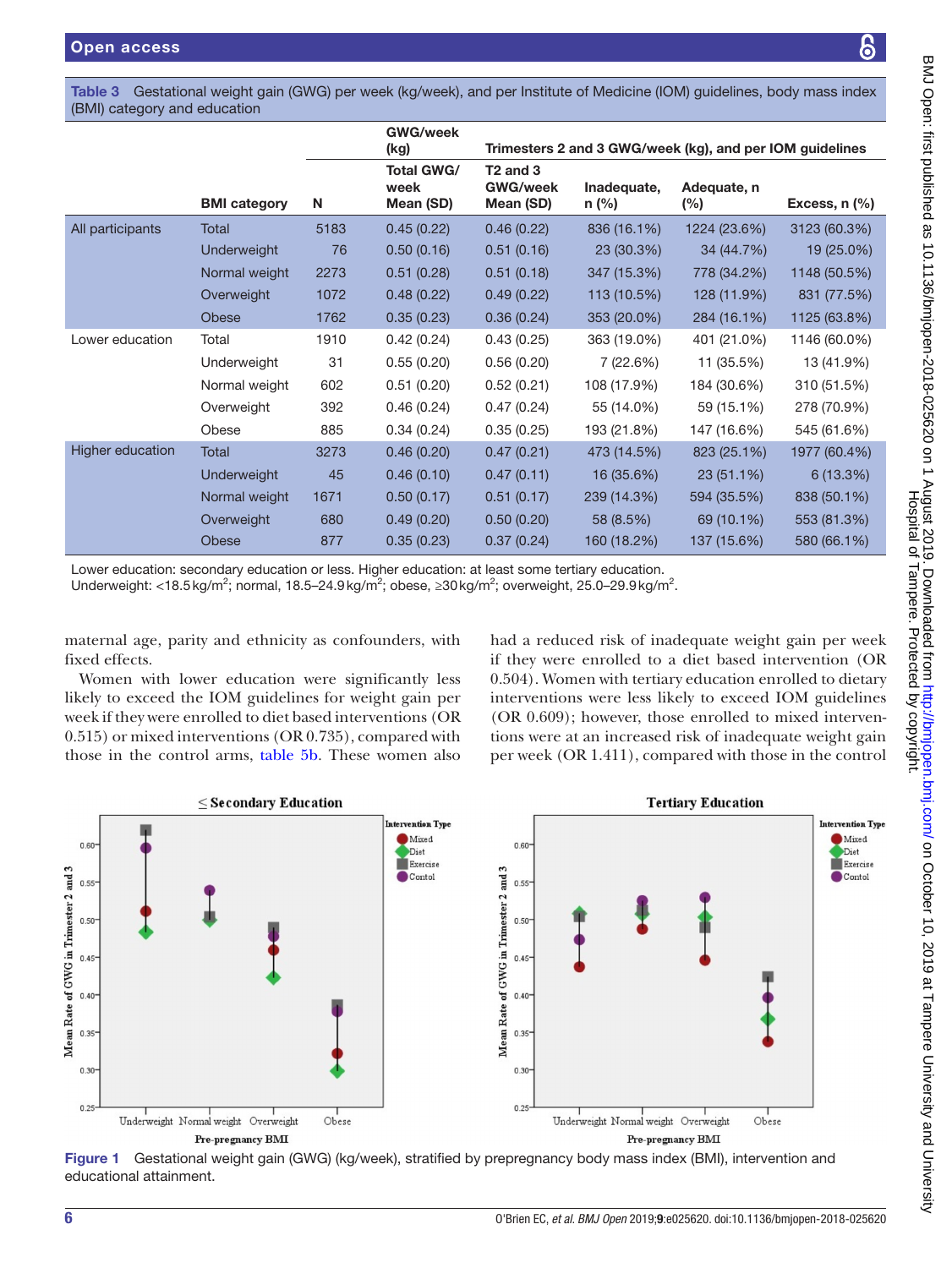<span id="page-6-0"></span>

|  |  | Table 4 Generalised linear mixed models to show relationship between maternal educational attainment and (a) gestational |  |
|--|--|--------------------------------------------------------------------------------------------------------------------------|--|
|  |  | weight gain per week (kg), and (b) gestational weight gain per week as per the Institute of Medicine (IOM) guidelines    |  |

|                         |                  | (a) Gestational weight gain per           |          |                               |          | (b) Gestational weight gain per week as per the IOM guidelines |          |
|-------------------------|------------------|-------------------------------------------|----------|-------------------------------|----------|----------------------------------------------------------------|----------|
|                         |                  | week (kg/week)                            |          | <b>Excessive weight gain</b>  |          | Inadequate weight gain                                         |          |
|                         | <b>Education</b> | <b>B</b> (95% CI)                         | P value* | <b>OR (95% CI)</b>            | P value* | <b>OR</b>                                                      | P value* |
| Model 1<br>$(n=5183)$ † | Lower<br>Higher  | $0.014$ (0.001 to 0.027)<br>Ref           | 0.032    | 1.224 (1.052 to 1.425)<br>Ref | 0.009    | 1.259 (1.033 to 1.535)<br>Ref                                  | 0.022    |
| Model 2<br>$(n=5135)$ ‡ | Lower<br>Higher  | $0.005 (-0.008 \text{ to } 0.018)$<br>Ref | 0.465    | 1.182 (1.008 to 1.385)<br>Ref | 0.039    | 1.284 (1.045 to 1.577)<br>Ref                                  | 0.017    |

Lower education: secondary education or less. Higher education: at least some tertiary education.

*\**P value: Wald test.

†Adjusted for intervention with random intercept and intervention slope. Weight gain per week (kg/week) additionally adjusted for body mass index (BMI) (kg/m<sup>2</sup>).

‡Adjusted for intervention, maternal age, parity, ethnicity, with random intercept and intervention slope. Weight gain per week (kg/ week) additionally adjusted for BMI (kg/m<sup>2</sup>).

arms. No effect was observed for physical activity based interventions. The adjusted models (model 2) included maternal age, parity and ethnicity as confounders, with fixed effects.

#### **DISCUSSION**

#### Summary of evidence

This IPD meta-analysis of the i-WIP consortium of lifestyle interventions in pregnancy found that low maternal education is associated with increased risk of both excessive and inadequate GWG per week, although crude differences were not observed in the percentage of women who gained inadequately, adequately and excessively between women of high and low educational attainment. Dietaryinterventions reduced the risk of excessive GWG for all women, and reduced the risk of inadequate GWG for those with lower educational attainment. Mixed interventions were protective against excessive GWG for women with low education, but increased the risk of inadequate GWG among women with higher educational attainment. Physical activity based interventions were not associated with GWG, regardless of maternal education status.

#### Compared with the literature

Maternal educational attainment less than or equal to secondary level was associated with an 18% increased risk of excessive GWG and a 28% increased risk of inadequate GWG per week, as per the IOM 2009 guidelines,  $25$ compared to those with at least some tertiary education. A systematic review of observational studies also found that women with low maternal educational attainment were less likely to gain appropriate weight, as per the 2009 IOM recommendations.<sup>[10](#page-10-1)</sup> However, the review only provided a narrative of the evidence to date, not a meta-analysis, thus was restricted from drawing firm conclusions. Nonetheless, both the systematic review and our findings highlight the need for additional support for pregnant women of low educational attainment. Although the increased risk of inadequate and excessive GWG among women with

lower education was statistically significant, this is not synonymous with clinical significance. Between women of low and high educational attainment, the actual percentage differences in those who gained inadequately (19.0% vs 14.5%), adequately (21.0% vs 25.1%) and excessively (60.0% vs 60.4%) were relatively small.

The impact of interventions in pregnancy on weight gain has been previously examined<sup>18 20</sup> <sup>22</sup> <sup>47</sup>; however, analyses were not stratified by socioeconomic status within these publications. Thus, our study provides new insights in this field. A 2015 Cochrane review compared the effect of interventions in pregnancy (diet or exercise, or both) on GWG. Unlike our findings, in which only diet and mixed interventions reduced excessive weight gain, all categories of interventions significantly reduced excessive weight gain compared with control; diet (relative risk (RR) 0.77), diet and exercise (RR 0.86), and diet counselling/other (RR 0.46). $^{47}$  However, the review also highlighted an increased risk of low weight gain with all types of interventions; diet (RR 1.24), diet and exercise (RR 1.25), and diet counselling/other  $(RR 1.21).$ <sup>47</sup> A systematic review by Thangaratinam *et al* found that dietary interventions reduced total GWG by 3.84kg, while mixed and physical activity interventions reduced total GWG to lesser extents  $(-1.06 \text{ kg and } -0.72 \text{ kg},$  respectively).<sup>22</sup> Both mixed and physical activity interventions reduced risk of excessive weight gain, but insufficient data were available to assess the impact of dietary interventions on excessive weight gain.<sup>22</sup> The i-WIP primary publication in 2017 found that diet and physical activity-based interventions during pregnancy reduced GWG (−0.72kg and −0.73kg, respectively), but did not find differences in GWG across the subgroups examined (educational attainment was not assessed).[20](#page-10-10)

In summary, based on our findings and previous studies, it seems that among women of high and low educational status, dietary interventions are most effective in promoting appropriate GWG. Mixed interventions could also be considered for those with lower education. Our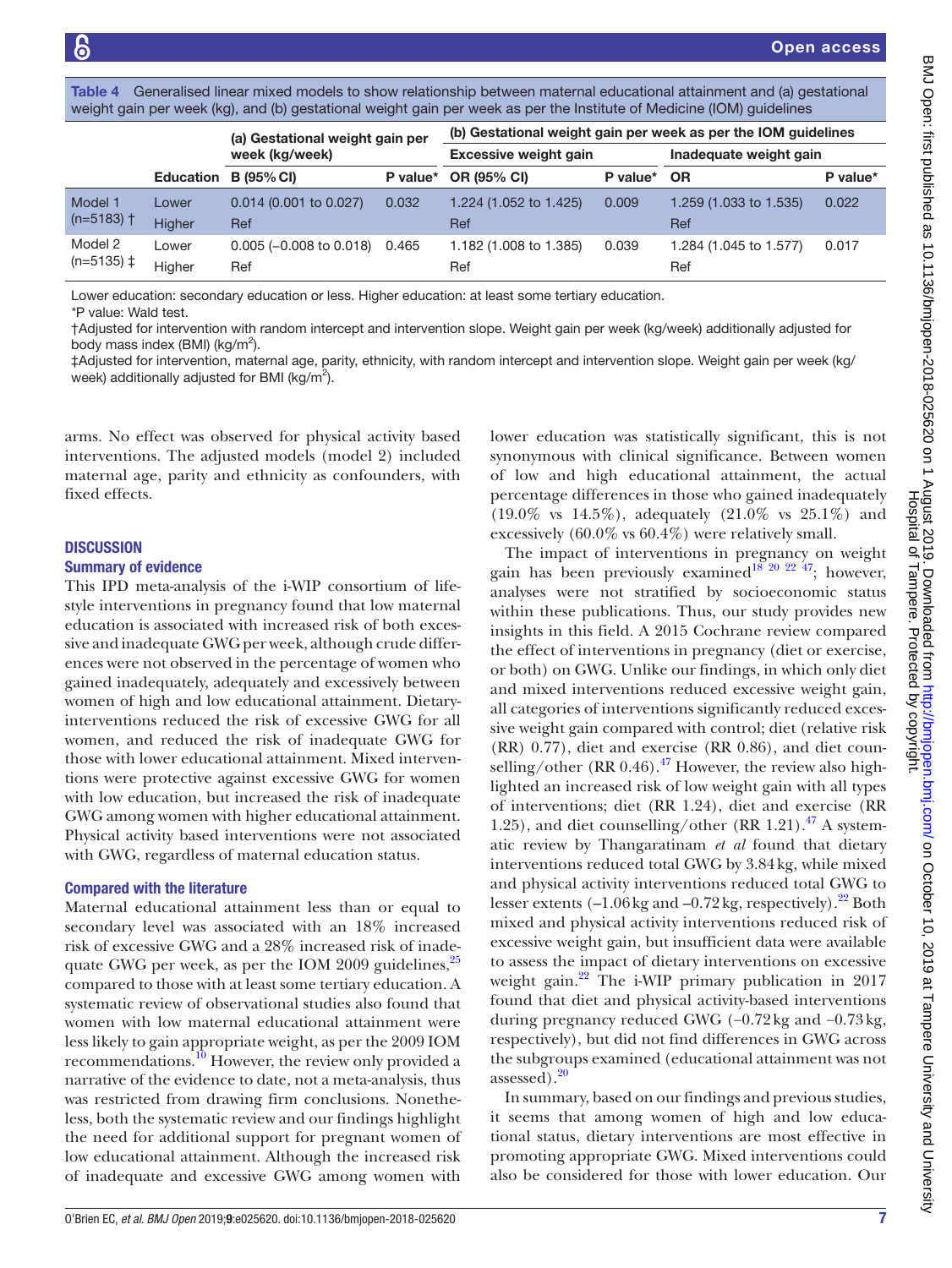|  | <b>Open access</b> |  |
|--|--------------------|--|
|  |                    |  |

|                            |                             | (a) Gestational weight gain per week (kg/                                                                                                                                                                                 |          |                                                                |          |                        |          |
|----------------------------|-----------------------------|---------------------------------------------------------------------------------------------------------------------------------------------------------------------------------------------------------------------------|----------|----------------------------------------------------------------|----------|------------------------|----------|
|                            |                             | week)                                                                                                                                                                                                                     |          | (b) Gestational weight gain per week as per the IOM guidelines |          |                        |          |
|                            |                             |                                                                                                                                                                                                                           |          | Excessive weight gain                                          |          | Inadequate weight gain |          |
|                            | Education Intervention type | <b>B</b> (95% CI)                                                                                                                                                                                                         | P value* | OR (95% CI)                                                    | P value* | OR (95% CI)            | P value* |
| Model 1 <sup>+</sup> Lower | Mixed approach              | $-0.010000000000000$                                                                                                                                                                                                      | 0.001    | 0.745(0.572 to 0.971)                                          | 0.029    | 1.039 (0.745 to 1.449) | 0.821    |
| $(n=1910)$                 | Diet based                  | $(-0.053(-0.097 to -0.009))$                                                                                                                                                                                              | 0.018    | 0.524 (0.351 to 0.782)                                         | 0.002    | 0.496 (0.285 to 0.864) | 0.013    |
|                            | Physical activity based     | $-0.020(-0.069 to 0.029)$                                                                                                                                                                                                 | 0.422    | 0.704 (0.446 to 1.110)                                         | 0.131    | 0.634 (0.333 to 1.208) | 0.166    |
|                            | Control                     | Ref                                                                                                                                                                                                                       |          | Ref                                                            |          | Ref                    |          |
| Higher                     | Mixed approach              | $-0.056(-0.071$ to to $-0.040)$                                                                                                                                                                                           | 0.001    | 0.930 (0.753 to 1.150)                                         | 0.504    | 1.407 (1.057 to 1.874) | 0.019    |
| $(n=3273)$                 | Diet based                  | $-0.015(-0.038$ to 0.009)                                                                                                                                                                                                 | 0.213    | 0.619 (0.446 to 0.858)                                         | 0.004    | 0.943 (0.565 to 1.574) | 0.822    |
|                            | Physical activity based     | $-0.014(-0.036$ to 0.008)                                                                                                                                                                                                 | 0.206    | 1.027 (0.753 to 1.402)                                         | 0.865    | 1.209 (0.770 to 1.899) | 0.410    |
|                            | Control                     | Ref                                                                                                                                                                                                                       |          | Ref                                                            |          | Ref                    |          |
| Model 2‡ Lower             | Mixed approach              | $-0.010 - 0.060 - 0.000 - 0.000$                                                                                                                                                                                          | 0.001    | 0.735 (0.561 to 0.963)                                         | 0.026    | 1.041 (0.744 to 1.458) | 0.813    |
| $(n=1884)$                 | Diet based                  | $-0.055(-0.098$ to $-0.012$ )                                                                                                                                                                                             | 0.012    | 0.515 (0.339 to 0.785)                                         | 0.002    | 0.504 (0.288 to 0.884) | 0.017    |
|                            | Physical activity based     | $-0.018(-0.068 to 0.032)$                                                                                                                                                                                                 | 0.472    | 0.660 (0.405 to 1.075)                                         | 0.095    | 0.612 (0.314 to 1.193) | 0.149    |
|                            | Control                     | Ref                                                                                                                                                                                                                       |          | Ref                                                            |          | Ref                    |          |
| Higher                     | Mixed approach              | $-0.053(-0.069 to -0.037)$                                                                                                                                                                                                | 0.001    | 0.947 (0.765 to 1.174)                                         | 0.620    | 1.411 (1.056 to 1.884) | 0.020    |
| $(n=3251)$                 | Diet based                  | $-0.013(-0.037$ to 0.010)                                                                                                                                                                                                 | 0.271    | 0.609 (0.437 to 0.849)                                         | 0.003    | 0.962 (0.572 to 1.616) | 0.882    |
|                            | Physical activity based     | $-0.018(-0.040 to 0.004)$                                                                                                                                                                                                 | 0.111    | 1.030 (0.751 to 1.413)                                         | 0.855    | 1.205 (0.761 to 1.909) | 0.427    |
|                            | Control                     | Ref                                                                                                                                                                                                                       |          | Ref                                                            |          | Ref                    |          |
|                            |                             | Mixed approach interventions included components of diet, physical activity, GWG monitoring and/or behaviour change.<br>Lower education: secondary education or less. Higher education: at least some tertiary education. |          |                                                                |          |                        |          |

*\**P value: Wald test.

<span id="page-7-0"></span>\*P value: Wald test.

†With fixed effects. Weight gain per week (kg/week) adjusted for body mass index (BMI) (kg/m2).

tWith fixed effects. Weight gain per week (kg/week) adjusted for body mass index (BMI) (kg/m<sup>2</sup>).

‡With fixed effects. Adjusted for maternal age, parity and ethnicity. Weight gain per week (kg/week) adjusted for BMI (kg/m2).

#With fixed effects. Adjusted for maternal age, parity and ethnicity. Weight gain per week (kg/week) adjusted for BMI (kg/m<sup>2</sup>).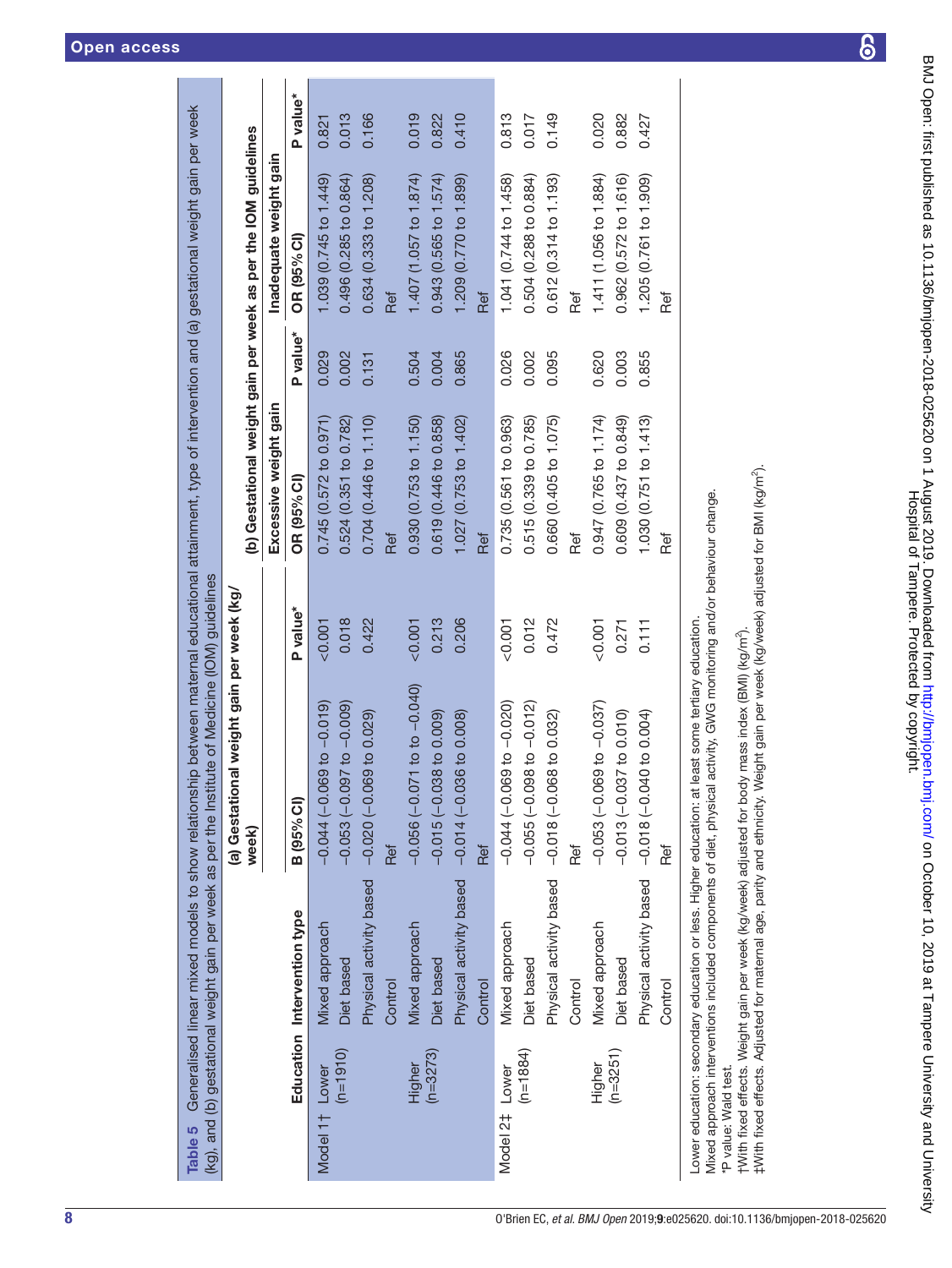study is novel in that it is the first IPD meta-analysis, using a one-step approach for statistical analyses, in which data from individual pregnant women were used to estimate the effect of varying types of lifestyle interventions on GWG of women from different educational backgrounds.

#### Clinical relevance of our findings

In practice, dietary interventions have the potential be used as a baseline intervention, offered to all pregnant women, to encourage appropriate weight gain. Women with secondary education or less could be offered mixed interventions (additional behaviour change counselling or physical activity advice), to complement the dietary intervention. Exercise alone interventions were not effective in managing weight gain in this analysis. The reduction in GWG associated with dietary and mixed interventions among women of low educational attainment can be considered clinically significant, given that if a woman was to follow the prescribed intervention for the duration of trimesters 2 and 3 (27 weeks) she would gain 1.49 and 1.19kg less, respectively, than a woman following usual care.

The success of dietary interventions over other lifestyle interventions in reducing GWG may be attributed to many factors. The importance of a woman's diet in preg-nancy has been documented for centuries<sup>[48](#page-10-19)</sup>; thus, dietary changes are perhaps more acceptable than changes in physical activity behaviours. Pregnancy itself is an incentive for positive behaviour changes in dietary choices, but less so for physical activity.<sup>16</sup> Misconceptions regarding exercise during pregnancy remain, with many perceiving it to pose a safety risk for their baby, $^{49}$  $^{49}$  $^{49}$  and believing pregnancy is a time for rest.<sup>50</sup> In addition, women may experience feelings of tiredness, nausea and physical discomfort, as well as time commitments that prevent them from exercising. $49-51$ 

Mixed approach interventions increased the risk of inadequate weight gain among highly educated women. A potential hypothesis is that these women may already be aware of healthy lifestyle strategies, have a higher locus of control<sup>52</sup> and future salience,<sup>53</sup> and therefore may already monitor weight gain without intervention. Consequently, providing multiple approaches to reduce GWG could have a paradoxical effect. However, since 60.4% of highly educated women in this meta-analysis exceeded weight gain guidelines, the focus of healthcare professionals should be on meeting adequate GWG, rather than exerting excess caution in avoiding mixed approach interventions. It is reasonable to suggest that the dietary approach would be sufficient among those with tertiary education in reducing excessive GWG.

#### Strengths and limitations

The pooling of individual patient data allows for the estimation of the differential effects of education and lifestyle interventions on weight gain across the included cohorts with greater power than individual RCTs.<sup>19</sup> IPD meta-analysis does not rely on aggregate data extracted from RCTs,

and allows for models to be adjusted for confounders.<sup>[21](#page-10-11)</sup> Despite the congruence between our results and those in the wider literature, it must be highlighted that reporting of negative findings in lifestyle interventions is poor; thus, the evidence base to which we compare our findings may not reflect the true nature of lifestyle interventions in pregnancy. The data were however strengthened by the relatively low variability between studies. In addition, we analysed and reported findings using GWG/week, which enabled the comparison of studies that used different gestational ages for measuring GWG.

We acknowledge that a limitation of our work is the lack of prepregnancy weight measurements available, a methodological issue that affects much GWG research.<sup>54</sup> We classified BMI using self-reported prepregnancy weight, which may be subject to under-reporting and hence underclassification of BMI. $^{54}$  $^{54}$  $^{54}$  However, using the first trimester weight to determine prepregnancy BMI would also have been problematic due to weight gain in trimester 1 and potential for overclassification of BMI.<sup>[54](#page-11-2)</sup> Although it has been suggested that prepregnancy weight can be somewhat accurately estimated using the first trimester weight, by 12 weeks' gestation weight gain can result in up to 9% of women being misclassified for BMI.<sup>[55](#page-11-3)</sup> This was not a viable option since some of the first weight measurements were taken as late as 18 weeks. Early pregnancy weight was estimated using self-reported prepregnancy weight for a small number of participants (n=295, 5.7%).

While limitations of the IOM guidelines have been expressed, $56$  they are the most widely used recommendations, and are comparable to Intergrowth 21st Project weight gain centiles for women with a healthy  $BMI<sup>57</sup>$  $BMI<sup>57</sup>$  $BMI<sup>57</sup>$ and new weight gain charts for women with a healthy BMI proposed by the Maternal Obesity and Childhood Outcomes (MOCO) collaboration.<sup>58</sup> We also used a novel method of extrapolating the IOM expected weight gain per week in trimester 1, and this enabled calculation of trimesters 2 and 3wt gain per week. The maternal characteristics of women who were included in the IPD meta-analysis were different to those excluded; a finding that is likely related to the eligibility criteria of this meta-analysis which excluded all data from some studies that did not collect data pertaining to key characteristics required.

Lastly, it must be stated that although the results were statistically significant, the effect sizes were small; thus, the relevance of our findings in the clinical setting must be considered.

#### **CONCLUSIONS**

In summary, pregnant women with lower educational attainment are at an increased risk of both excessive and inadequate weight gain highlighting the need for intervention among this vulnerable population of women. Given that dietary interventions do not widen health inequalities, are successful in promoting appropriate weight gain, and are acceptable, healthcare professionals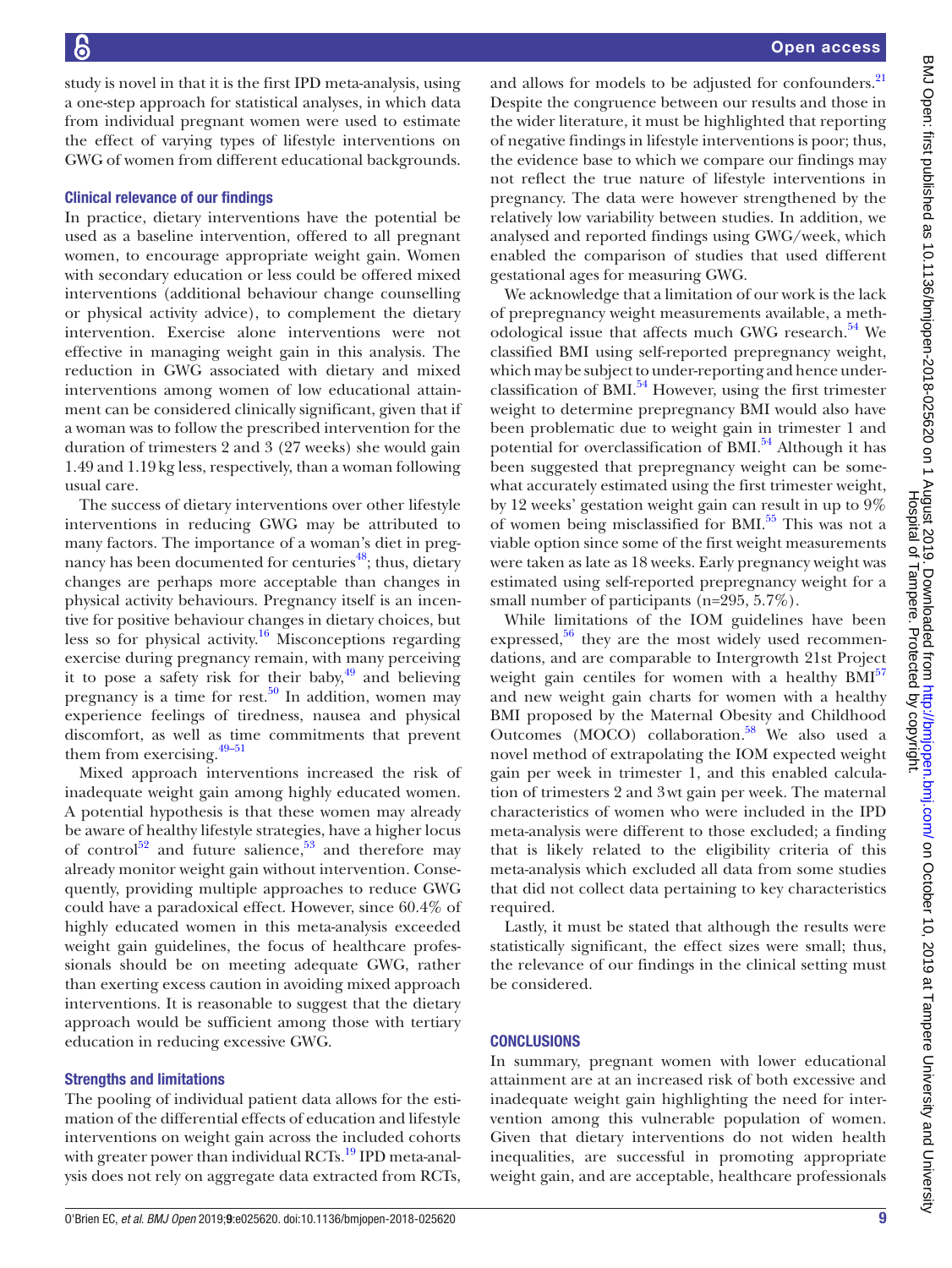should consider implementing nutrition-based interventions as part of baseline maternity care packages for all pregnant women.

#### Author affiliations

<sup>1</sup>UCD Perinatal Research Centre, Obstetrics and Gynaecology, UCD School of Medicine, University College Dublin, Dublin, Ireland

<sup>2</sup> Centre for Support and Training in Analysis and Research (CSTAR), School of Public Health, Physiotherapy and Sports Science, University College Dublin, Dublin, Ireland <sup>3</sup>Women's Health Research Unit, Barts and The London School of Medicine and Dentistry, Queen Mary University of London, London, UK

<sup>4</sup>Multidisciplinary Evidence Synthesis Hub (mEsh), Barts and The London School of Medicine and Dentistry, Queen Mary University of London, London, UK

5 Department of Nutrition, Exercise and Sports, Univesity of Copenhagen, Copenhagen, Denmark

6 Facultad de Ciencias de la Actividad Fısica y del Deporte (INEF), Universidad Politecnica de Madrid, Madrid, Spain

<sup>7</sup>Department of Development and Regeneration KU Leuven, University of Leuven, Leuven, Belgium

<sup>8</sup> Faculty of Health and Social Work, UC Leuven-Limburg, Leuven, Belgium <sup>9</sup> Faculty of Medicine and Health Sciences, Centre for Research and Innovation in Care (CRIC), University of Antwerp, Belgium

<sup>10</sup>Obstetrics and Gynecology, School of Medical Sciences, University of Campinas, Campinas, Brazil

<sup>11</sup>School of Clinical and Experimental Medicine, College of Medical and Dental Sciences, University of Birmingham, Birmingham, UK

<sup>12</sup>Obstetrics and Gynaecology, Faculty of Medicine, VU University Medical Center, Amsterdam, The Netherlands

<sup>13</sup>Department of Obstetrics and Gynecology, Universitaire Ziekenhuizen Leuven, Leuven, Belgium

<sup>14</sup>Obstetrics and Gynaecology, School of Paediatrics and Reproductive Health, The Unversity of Adelaide, Adelaide, Australia

<sup>15</sup>Department of Obstetrics and Gynecology, Alexandria University, Alexandria, Egypt <sup>16</sup>Mother-Infant Department, University of Modena and Reggio Emilia, Modena, Italy

<sup>17</sup>Clinical Nutrition Research, Copenhagen University Hospital Herlev-Gentofte, Gentofte, Denmark

<sup>18</sup>School of Human Sciences, The University of Western Australia, Perth, Australia <sup>19</sup>Department of Sports Medicine, Norwegian School of Sport Sciences, Oslo, Norway

<sup>20</sup>Monash Centre for Health Research and Implementation, School of Public Health and Preventive Medicine, Monash University, Melbourne, Victoria, Australia

<sup>21</sup>Else Kroener-Fresenius-Center for Nutritional Medicine, Klinikum rechts der Isar, Technische Universität München, Munich, Germany

<sup>22</sup>Department of Endocrinology, Odense University Hospital, University of Southern Denmark, Odense, Denmark

<sup>23</sup> Health Sciences, Faculty of Social Sciences, University of Tampere, Tampere, Finland

<sup>24</sup>Robinson Institute, School of Paediatrics and Reproductive Health, The University of Adelaide, Adelaide, Australia

<sup>25</sup>Department of Public Health and General Practice, Faculty of Medicine, Norwegian University of Science and Technology, Trondheim, Norway

<sup>26</sup>Clinical Services, St. Olavs Hospital, Trondheim University Hospital, Trondheim, Norway

 $27$ Midwifery Department, Faculty of Nursing and Midwifery, Mazandaran University of Medical Science, Sari, Iran

<sup>28</sup>Kinesiology Department, College of Science and Mathematics, California Polytechnic State University, San Luis Obispo, California, USA

<sup>29</sup>Department of Women and Children's Health, School of Life Course Sciences, King's College London, London, UK

<sup>30</sup>Nutrition Information and Knowledge Transfer, Competence Centre for Nutrition (KErn), Freising, Germany

<sup>31</sup>Department of Obstetrics and Gynecology, Hvidovre Hospital, University of Copenhagen, Copenhagen, Denmark

<sup>32</sup>Obstetric Clinic, Juliane Marie Centret, Rigshospitalet, University of Copenhagen, Copenhagen, Denmark

<sup>33</sup>Department of Obstetrics and Gynaecology, Academisch Medisch Centrum Universiteit van Amsterdam, Amsterdam, The Netherlands

<sup>34</sup>Department of Obstetrics and Gynecology, Sorlandet Hospital, Kristiansand, Norway

<sup>35</sup>Department of Obstetrics and Gynaecology, St. Olavs Hospital, Trondheim University Hospital, Trondheim, Norway

<sup>36</sup>Department of Laboratory Medicine Children's and Women's Health, Norwegian University of Science and Technology, Trondheim, Norway

<sup>37</sup> Department of Management and Health Care, Universidade Federal de Sao Paulo, São Paulo, Brazil

<sup>38</sup>Department of Internal Medicine, University of Manitoba College of Medicine, Winnipeg, Canada

39Obstetrics and Gynaecology, University of Melbourne, Victoria, Australia

<sup>40</sup>Department of Obstetrics and Gynecology, Oslo University Hospital, Oslo, Norway 41Department of Public and Occupational Health, VU University Medical Center, Amsterdam, The Netherlands

<sup>42</sup>Department of Obstetrics and Gynecology, Odense University Hospital, University of Southern Denmark, Odense, Denmark

43School of Nursing, University of North Carolina at Chapel Hill, Chapel Hill, North Carolina, USA

Acknowledgements The authors are also grateful to the i-WIP Network for the individual participant data shared and to Helena Teede, Janette Khoury and Márcia Vitolo for the contribution of data.

Contributors ECOB, FMMcA: wrote a proposal to the i-WIP data access committee; set the objectives, study design and data analysis plan. ECOB, FMMcA, RS, AAG and GA: analysis and interpretation of data; drafting of manuscript; critical revision; final approval of version to be published; agreeable to be accountable for all aspects of the work. ER: i-WIP IPD database manager; study conception and design; critical revision; final approval of version to be published; agreeable to be accountable for all aspects of the work. AA, RBC, AB, JGC, AC, CJMdG, RD, JMD, NEB, FF, NG, KG, LH, CH, HH, DMJ, KK, TIK, RL, BWM, SM, NM-T, JAO, MP, EP, SP, LP, KR, GR, KMR, AER, LS, KÅS, TTS, GS, AS, SNS, FGS, ShT, SeT, MNMvP, CV, IV and SY: study conception and design; critical revision; final approval of version to be published; agreeable to be accountable for all aspects of the work.

Funding The data come from a National Institute for Health Research (NIHR) funded project (HTA-12/01/50) and the Queen Mary University of London is its legal sponsor. The database was initially funded by the NIHR and is currently funded by WHO. This work was also supported by the Health Research Board, Health Research Centre for Health and Diet Research, Ireland.

Competing interests None declared.

Patient consent for publication Not required.

Ethics approval IPD meta-analysis. Research ethics was approved for each study included.

Provenance and peer review Not commissioned; externally peer reviewed.

Data sharing statement The Queen Mary University of London is the legal custodian of the i-WIP dataset. The access to the dataset is regulated by prespecified terms and conditions (available on request) and overseen by Data Access Committee. For further information visit: [https://iwipgroup.wixsite.com/](https://iwipgroup.wixsite.com/collaboration/related-projects) [collaboration/related-projects](https://iwipgroup.wixsite.com/collaboration/related-projects)

Open access This is an open access article distributed in accordance with the Creative Commons Attribution 4.0 Unported (CC BY 4.0) license, which permits others to copy, redistribute, remix, transform and build upon this work for any purpose, provided the original work is properly cited, a link to the licence is given, and indication of whether changes were made. See: [https://creativecommons.org/](https://creativecommons.org/licenses/by/4.0/) [licenses/by/4.0/](https://creativecommons.org/licenses/by/4.0/).

# **REFERENCES**

- <span id="page-9-0"></span>1. United Nations. *Transforming Our World: The 2030 Agenda for Sustainable Development*. New York, 2015.
- <span id="page-9-1"></span>2. Agyemang C, Vrijkotte TG, Droomers M, *et al*. The effect of neighbourhood income and deprivation on pregnancy outcomes in Amsterdam, The Netherlands. *[J Epidemiol Community Health](http://dx.doi.org/10.1136/jech.2008.080408)* 2009;63:755–60.
- 3. Metcalfe A, Lail P, Ghali WA, *et al*. The association between neighbourhoods and adverse birth outcomes: a systematic review and meta-analysis of multi-level studies. *[Paediatr Perinat Epidemiol](http://dx.doi.org/10.1111/j.1365-3016.2011.01192.x)* 2011;25:236–45.
- 4. Morgen CS, Bjørk C, Andersen PK, *et al*. Socioeconomic position and the risk of preterm birth--a study within the Danish National Birth Cohort. *[Int J Epidemiol](http://dx.doi.org/10.1093/ije/dyn112)* 2008;37:1109–20.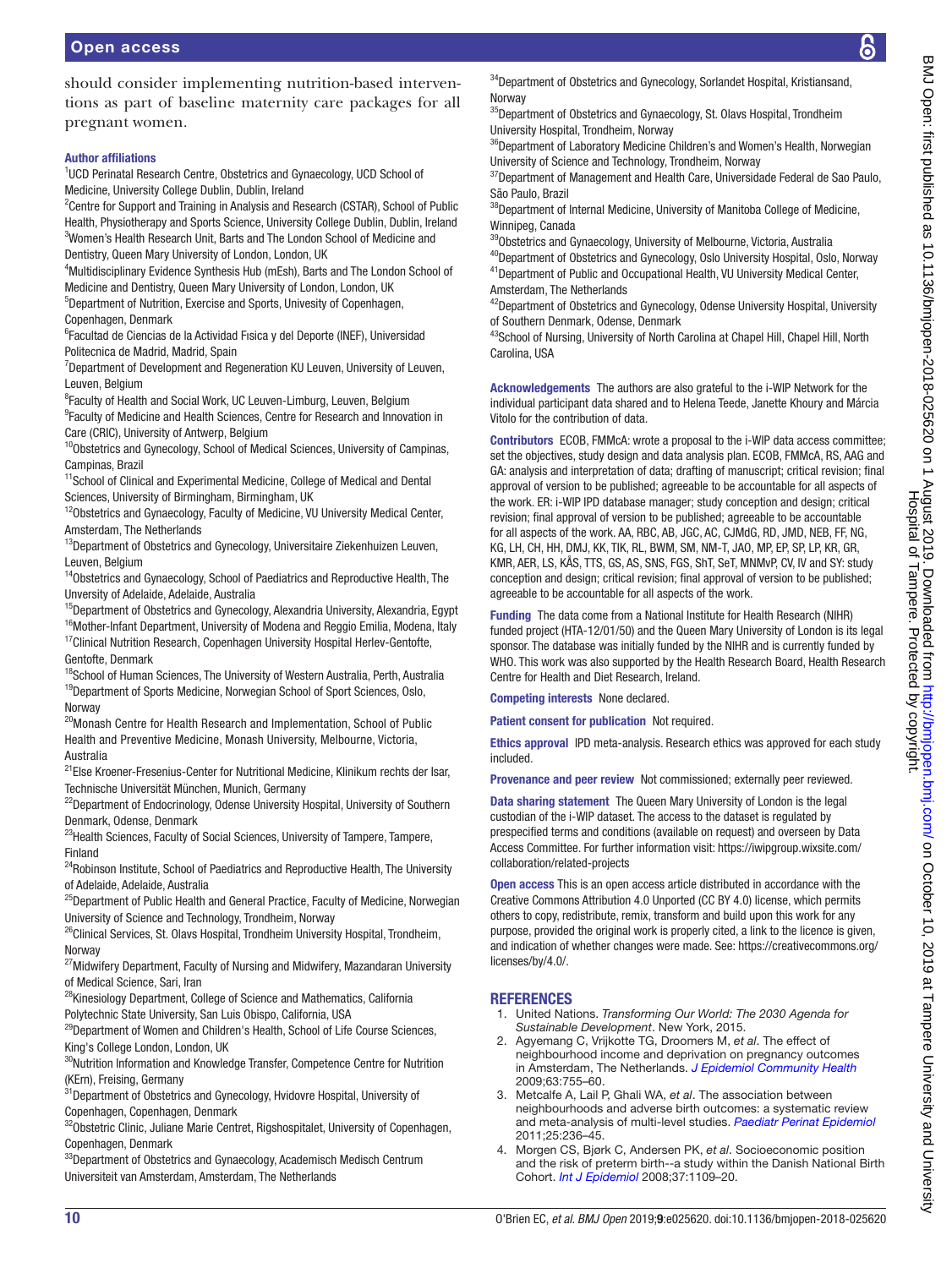- 5. Silva LM, Jansen PW, Steegers EA, *et al*. Mother's educational level and fetal growth: the genesis of health inequalities. *[Int J Epidemiol](http://dx.doi.org/10.1093/ije/dyq069)* 2010;39:1250–61.
- 6. Blumenshine P, Egerter S, Barclay CJ, *et al*. Socioeconomic Disparities in Adverse Birth Outcomes. *[Am J Prev Med](http://dx.doi.org/10.1016/j.amepre.2010.05.012)* 2010;39:263–72.
- <span id="page-10-0"></span>7. Tofani AA, Lamarca GA, Sheiham A, *et al*. The different effects of neighbourhood and individual social capital on health-compromising behaviours in women during pregnancy: a multi-level analysis. *[BMC](http://dx.doi.org/10.1186/s12889-015-2213-4)  [Public Health](http://dx.doi.org/10.1186/s12889-015-2213-4)* 2015;15:890.
- 8. Freisling H, Elmadfa I, Gall I. The effect of socioeconomic status on dietary intake, physical activity and Body Mass Index in Austrian pregnant women. *[J Hum Nutr Diet](http://dx.doi.org/10.1111/j.1365-277X.2006.00723.x)* 2006;19:437–45.
- 9. O'Brien EC, Alberdi G, Geraghty AA, *et al*. Lower education predicts poor response to dietary intervention in pregnancy, regardless of neighbourhood affluence: secondary analysis from the ROLO randomised control trial. *[Public Health Nutr](http://dx.doi.org/10.1017/S1368980017001951)* 2017;20:2959–69.
- <span id="page-10-1"></span>10. O'Brien EC, Alberdi G, McAuliffe FM. The influence of socioeconomic status on gestational weight gain: a systematic review. *[J Public](http://dx.doi.org/10.1093/pubmed/fdx038)  [Health](http://dx.doi.org/10.1093/pubmed/fdx038)* 2018;40:41–55.
- <span id="page-10-2"></span>11. Truong YN, Yee LM, Caughey AB, *et al*. Weight gain in pregnancy: does the Institute of Medicine have it right? *[Am J Obstet Gynecol](http://dx.doi.org/10.1016/j.ajog.2015.01.027)* 2015;212:362.e1–362.e8.
- 12. Goldstein RF, Abell SK, Ranasinha S, *et al*. Association of gestational weight gain with maternal and infant outcomes: a systematic review and meta-analysis. *[JAMA](http://dx.doi.org/10.1001/jama.2017.3635)* 2017;317:2207–25.
- <span id="page-10-3"></span>13. O'Brien EC, Geraghty AA, O'Sullivan EJ, *et al*. Five-year follow up of a low glycaemic index dietary randomised controlled trial in pregnancy-no long-term maternal effects of a dietary intervention. *[BJOG](http://dx.doi.org/10.1111/1471-0528.15500)* 2019;126:514–24.
- <span id="page-10-4"></span>14. Amorim AR, Rössner S, Neovius M, *et al*. Does excess pregnancy weight gain constitute a major risk for increasing long-term BMI? *[Obesity](http://dx.doi.org/10.1038/oby.2007.149)* 2007;15:1278–86.
- <span id="page-10-5"></span>15. NCD Risk Factor Collaboration (NCD-RisC). Trends in adult bodymass index in 200 countries from 1975 to 2014: a pooled analysis of 1698 population-based measurement studies with 19·2 million participants. *[Lancet](http://dx.doi.org/10.1016/S0140-6736(16)30054-X)* 2016;387:1377–96.
- <span id="page-10-6"></span>16 O'Brien OA, Lindsay KL, McCarthy M, *et al*. Influences on the food choices and physical activity behaviours of overweight and obese pregnant women: A qualitative study. *[Midwifery](http://dx.doi.org/10.1016/j.midw.2017.02.003)* 2017;47:28–35.
- <span id="page-10-7"></span>17 Jackson RA, Stotland NE, Caughey AB, *et al*. Improving diet and exercise in pregnancy with Video Doctor counseling: a randomized trial. *[Patient Educ Couns](http://dx.doi.org/10.1016/j.pec.2010.05.019)* 2011;83:203–9.
- <span id="page-10-8"></span>18 Thangaratinam S, Rogozińska E, Jolly K, *et al*. Interventions to reduce or prevent obesity in pregnant women: a systematic review. *[Health Technol Assess](http://dx.doi.org/10.3310/hta16310)* 2012;16:iii-iv, 1-191.
- <span id="page-10-9"></span>19 Ruifrok AE, Rogozinska E, van Poppel MN, *et al*. Study protocol: differential effects of diet and physical activity based interventions in pregnancy on maternal and fetal outcomes--individual patient data (IPD) meta-analysis and health economic evaluation. *[Syst Rev](http://dx.doi.org/10.1186/2046-4053-3-131)* 2014;3:131.
- <span id="page-10-10"></span>20 International Weight Management in Pregnancy (i-WIP) Collaborative Group. Effect of diet and physical activity based interventions in pregnancy on gestational weight gain and pregnancy outcomes: meta-analysis of individual participant data from randomised trials. *[BMJ](http://dx.doi.org/10.1136/bmj.j3119)* 2017;358:j3119.
- <span id="page-10-11"></span>21 Stewart LA, Clarke M, Rovers M, *et al*. Preferred reporting items for systematic review and meta-analyses of individual participant data: the PRISMA-IPD Statement. *[JAMA](http://dx.doi.org/10.1001/jama.2015.3656)* 2015;313:1657.
- <span id="page-10-12"></span>22 Thangaratinam S, Rogozinska E, Jolly K, *et al*. Effects of interventions in pregnancy on maternal weight and obstetric outcomes: meta-analysis of randomised evidence. *[BMJ](http://dx.doi.org/10.1136/bmj.e2088)* 2012;344:e2088.
- 23 Ruifrok AE, Rogozinska E, van Poppel MN, *et al*. Erratum to: Study protocol: differential effects of diet and physical activity based interventions in pregnancy on maternal and fetal outcomes: individual patient data (IPD) meta-analysis and health economic evaluation. *[Syst Rev](http://dx.doi.org/10.1186/s13643-015-0079-2)* 2015;4:101.
- <span id="page-10-13"></span>24 Shavers VL. Measurement of socioeconomic status in health disparities research. *[J Natl Med Assoc](http://www.ncbi.nlm.nih.gov/pubmed/17913111)* 2007;99:1013–23.
- <span id="page-10-14"></span>25 Institute of Medicine. *National Research Council (US) Committee to Reexamine IOM Pregnancy Weight Guidelines. Weight Gain During Pregnancy*. Washington DC: National Academies Press (US), 2009.
- <span id="page-10-15"></span>26. Althuizen E, van der Wijden CL, van Mechelen W, *et al*. The effect of a counselling intervention on weight changes during and after pregnancy: a randomised trial. *[BJOG](http://dx.doi.org/10.1111/1471-0528.12014)* 2013;120:92–9.
- 27. Baciuk EP, Pereira RI, Cecatti JG, *et al*. Water aerobics in pregnancy: Cardiovascular response, labor and neonatal outcomes. *[Reprod](http://dx.doi.org/10.1186/1742-4755-5-10)  [Health](http://dx.doi.org/10.1186/1742-4755-5-10)* 2008;5:10.
- <span id="page-10-16"></span>28. Bogaerts AF, Devlieger R, Nuyts E, *et al*. Effects of lifestyle intervention in obese pregnant women on gestational weight

gain and mental health: a randomized controlled trial. *[Int J Obes](http://dx.doi.org/10.1038/ijo.2012.162)* 2013;37:814–21.

- 29. Haakstad LA, Bø K. Exercise in pregnant women and birth weight: a randomized controlled trial. *[BMC Pregnancy Childbirth](http://dx.doi.org/10.1186/1471-2393-11-66)* 2011;11:66.
- 30. Harrison CL, Lombard CB, Strauss BJ, *et al*. Optimizing healthy gestational weight gain in women at high risk of gestational diabetes: a randomized controlled trial. *[Obesity](http://dx.doi.org/10.1002/oby.20163)* 2013;21:904–9.
- 31. Jeffries K, Shub A, Walker SP, *et al*. Reducing excessive weight gain in pregnancy: a randomised controlled trial. *[Med J Aust](http://www.ncbi.nlm.nih.gov/pubmed/19835535)* 2009;191:429–33.
- 32. Khaledan A, Mirdar S, Motahari Tabari N, *et al*. Effect of an Aerobic Exercise Program on Fetal Growth in Pregnant Women. *J Hayat* 2010;16:55–64.
- 33. Khoury J, Henriksen T, Christophersen B, *et al*. Effect of a cholesterol-lowering diet on maternal, cord, and neonatal lipids, and pregnancy outcome: a randomized clinical trial. *[Am J Obstet Gynecol](http://dx.doi.org/10.1016/j.ajog.2005.05.016)* 2005;193:1292–301.
- 34. Nascimento SL, Surita FG, Parpinelli M, *et al*. The effect of an antenatal physical exercise programme on maternal/perinatal outcomes and quality of life in overweight and obese pregnant women: a randomised clinical trial. *[BJOG](http://dx.doi.org/10.1111/j.1471-0528.2011.03084.x)* 2011;118:1455–63.
- 35. Oostdam N, van Poppel MN, Wouters MG, *et al*. No effect of the FitFor2 exercise programme on blood glucose, insulin sensitivity, and birthweight in pregnant women who were overweight and at risk for gestational diabetes: results of a randomised controlled trial. *[BJOG](http://dx.doi.org/10.1111/j.1471-0528.2012.03366.x)* 2012;119:1098–107.
- 36. Petrella E, Malavolti M, Bertarini V, *et al*. Gestational weight gain in overweight and obese women enrolled in a healthy lifestyle and eating habits program. *[J Matern Fetal Neonatal Med](http://dx.doi.org/10.3109/14767058.2013.858318)* 2014;27:1348–52.
- 37. Phelan S, Phipps MG, Abrams B, *et al*. Randomized trial of a behavioral intervention to prevent excessive gestational weight gain: the Fit for Delivery Study. *[Am J Clin Nutr](http://dx.doi.org/10.3945/ajcn.110.005306)* 2011;93:772–9.
- 38. Poston L, Bell R, Croker H, *et al*. Effect of a behavioural intervention in obese pregnant women (the UPBEAT study): a multicentre, randomised controlled trial. *[Lancet Diabetes Endocrinol](http://dx.doi.org/10.1016/S2213-8587(15)00227-2)* 2015;3:767–77.
- 39. Rauh K, Gabriel E, Kerschbaum E, *et al*. Safety and efficacy of a lifestyle intervention for pregnant women to prevent excessive maternal weight gain: a cluster-randomized controlled trial. *[BMC](http://dx.doi.org/10.1186/1471-2393-13-151)  [Pregnancy Childbirth](http://dx.doi.org/10.1186/1471-2393-13-151)* 2013;13:151.
- 40. Renault KM, Nørgaard K, Nilas L, *et al*. The Treatment of Obese Pregnant Women (TOP) study: a randomized controlled trial of the effect of physical activity intervention assessed by pedometer with or without dietary intervention in obese pregnant women. *[Am J Obstet](http://dx.doi.org/10.1016/j.ajog.2013.09.029)  [Gynecol](http://dx.doi.org/10.1016/j.ajog.2013.09.029)* 2014;210:134.e1–134.e9.
- 41. Sagedal LR, Øverby NC, Bere E, *et al*. Lifestyle intervention to limit gestational weight gain: the Norwegian Fit for Delivery randomised controlled trial. *[BJOG](http://dx.doi.org/10.1111/1471-0528.13862)* 2017;124:97–109.
- 42. Stafne SN, Salvesen KÅ, Romundstad PR, *et al*. Does regular exercise during pregnancy influence lumbopelvic pain? A randomized controlled trial. *[Acta Obstet Gynecol Scand](http://dx.doi.org/10.1111/j.1600-0412.2012.01382.x)* 2012;91:552–9.
- 43. Vinter CA, Jensen DM, Ovesen P, *et al*. The LiP (Lifestyle in Pregnancy) study: a randomized controlled trial of lifestyle intervention in 360 obese pregnant women. *[Diabetes Care](http://dx.doi.org/10.2337/dc11-1150)* 2011;34:2502–7.
- 44. Vítolo MR, Bueno MS, Gama CM. [Impact of a dietary counseling program on the gain weight speed of pregnant women attended in a primary care service]. *[Rev Bras Ginecol Obstet](http://www.ncbi.nlm.nih.gov/pubmed/21625788)* 2011;33:13–19.
- 45. Walsh JM, McGowan CA, Mahony R, *et al*. Low glycaemic index diet in pregnancy to prevent macrosomia (ROLO study): randomised control trial. *[BMJ](http://dx.doi.org/10.1136/bmj.e5605)* 2012;345:e5605.
- <span id="page-10-17"></span>46. Wolff S, Legarth J, Vangsgaard K, *et al*. A randomized trial of the effects of dietary counseling on gestational weight gain and glucose metabolism in obese pregnant women. *[Int J Obes](http://dx.doi.org/10.1038/sj.ijo.0803710)* 2008;32:495–501.
- <span id="page-10-18"></span>47. Muktabhant B, Lawrie TA, Lumbiganon P, *et al*. Diet or exercise, or both, for preventing excessive weight gain in pregnancy. *[Cochrane](http://dx.doi.org/10.1002/14651858.CD007145.pub3)  [Database Syst Rev](http://dx.doi.org/10.1002/14651858.CD007145.pub3)* 2015:CD007145.
- <span id="page-10-19"></span>48. Institute of Medicine (US) and Food and Nutritional Board. Historical Trends in Clinical Practice, Maternal Nutritional Status, and the Course and Outcome of Pregnancy. *Nutrition During Pregnancy*. Washington DC, 1990:37–8.
- <span id="page-10-20"></span>49. Duncombe D, Wertheim EH, Skouteris H, *et al*. Factors related to exercise over the course of pregnancy including women's beliefs about the safety of exercise during pregnancy. *[Midwifery](http://dx.doi.org/10.1016/j.midw.2007.03.002)* 2009;25:430–8.
- <span id="page-10-21"></span>50. Heery E, McConnon A, Kelleher CC, *et al*. Perspectives on weight gain and lifestyle practices during pregnancy among women with a history of macrosomia: a qualitative study in the Republic of Ireland. *[BMC Pregnancy Childbirth](http://dx.doi.org/10.1186/1471-2393-13-202)* 2013;13:202.